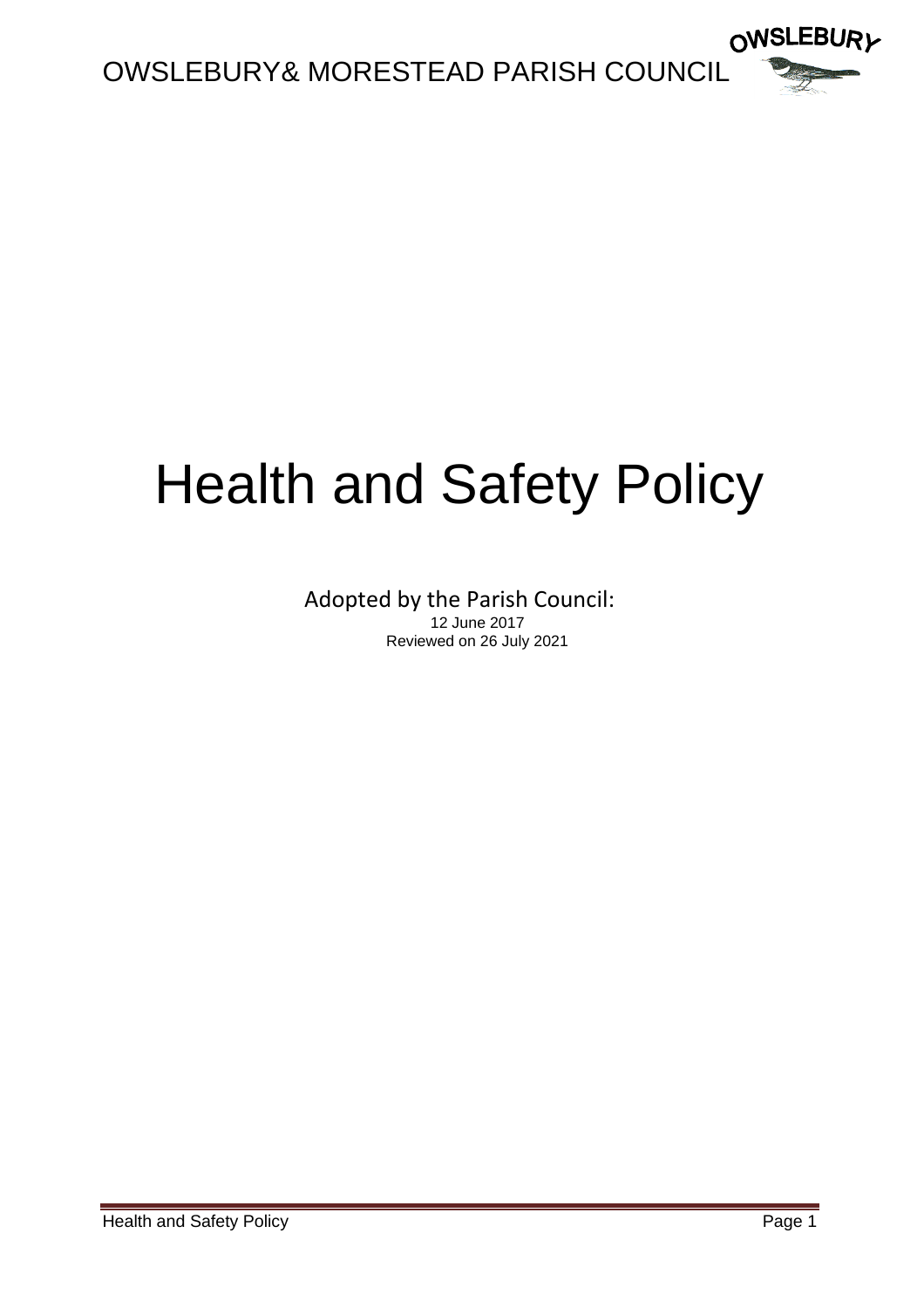## OWSLEBURY& MORESTEAD PARISH COUNCIL

- OWSLEBURL
- 1. Owslebury Parish Council recognises and accepts its responsibilities as an employer for providing a safe and healthy working environment for its employee, contractors, voluntary helpers and others who may be affected by the activities of the Parish Council.
- 2. The Parish Council will meet its responsibilities under Health and Safety legislation, and will provide, as far as is reasonably practicable, the resources necessary to fulfill this commitment.
- 3. The Parish Council will seek as and when appropriate, expert technical advice on Health and Safety to assist the Clerk in fulfilling the Parish Council's responsibilities for ensuring safe working conditions and the wearing of personal protective clothing by contractors and others working with the Council.

### **AIMS OF THE HEALTH AND SAFETY AT WORK POLICY**

#### *To provide as far as is reasonably practicable:*

- 1. A safe place of work and a safe working environment.
- 2. Arrangements for considering, reporting and reviewing matters of Health and Safety at work, including regular risk assessments of working activities.
- 3. Systems of work that are safe and without risks to health.
- 4. Obtaining specialist technical advice and assistance on matters of Health and Safety when necessary.
- 5. Sufficient information, instruction and training for employee, contractors and voluntary helpers to carry out their work safely.
- 6. Care and attention to the health, safety and welfare of its employee, contractors, voluntary helpers and members of the public who may be affected by the council's activities.

#### **ARRANGEMENTS AND RESPONSIBILITIES FOR CARRYING OUT THE HEALTH AND SAFETY POLICY AT WORK**

#### *As the Council's Safety Officer, the Clerk will:*

- 1. Keep informed of relevant Health and Safety policy legislation.
- 2. Advise the Parish Council on the resources and arrangements necessary to fulfill the Parish Council's responsibilities under the Health and Safety at Work Policy.
- 3. Make effective arrangements to implement the Health and Safety at Work Policy.

4. Ensure that matters of Health and Safety are brought to the attention of the Parish Council as and when necessary.

5. Ensure that regular risk assessments are carried out of working practices, with subsequent consideration and review of any necessary corrective/protective measures.

- 6. Make effective arrangements to ensure contractors or voluntary helpers working for the Parish Council comply with all reasonable Health and Safety at Work requirements.
- 7. Ensure that work activities by the Parish Council do not unreasonably jeopardise the health and safety of members of the public.
- 8. Maintain a central record of notified accidents.
- 9. When an accident or hazardous incident occurs, take immediate action to prevent a recurrence or further accident and to complete the necessary accident reporting procedure.
- 10. Act as the contact and liaison point for the Health and Safety Inspectorate.